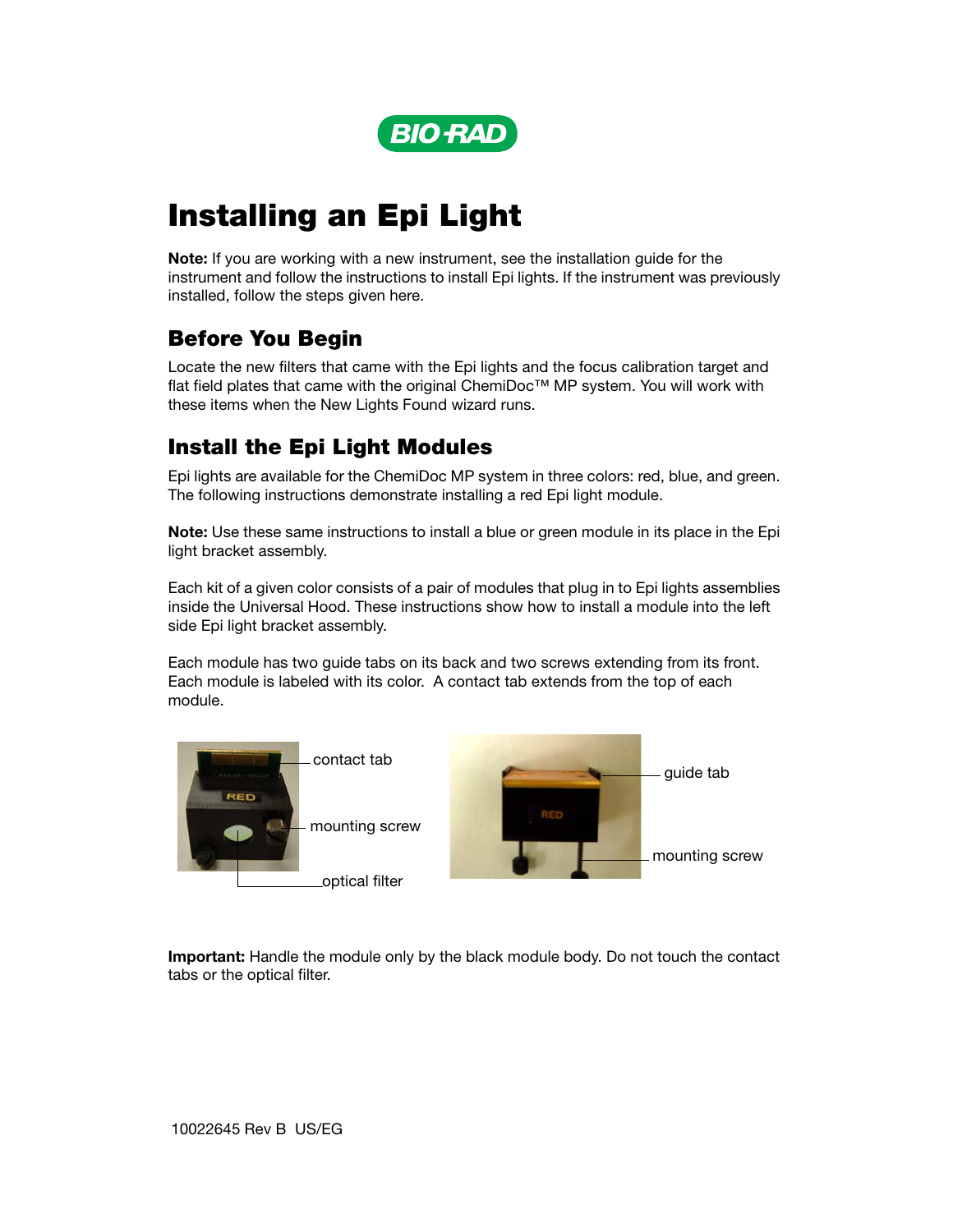1. Power down the system using the power switch on the front of the device.



2. Open the Universal Hood door. Inside, an Epi lights bracket assembly is located on each side of the Universal Hood. The following image shows the left side Epi lights bracket assembly.



3. Match the module label with the same color label on the Epi lights bracket assembly.



4. Position the module, contact tab up, against the bracket assembly so that the guide tabs are on the sides of the heat sink and the module cannot move sideways. Make sure the screws extend as shown in the picture and the module is flat against the heat sink.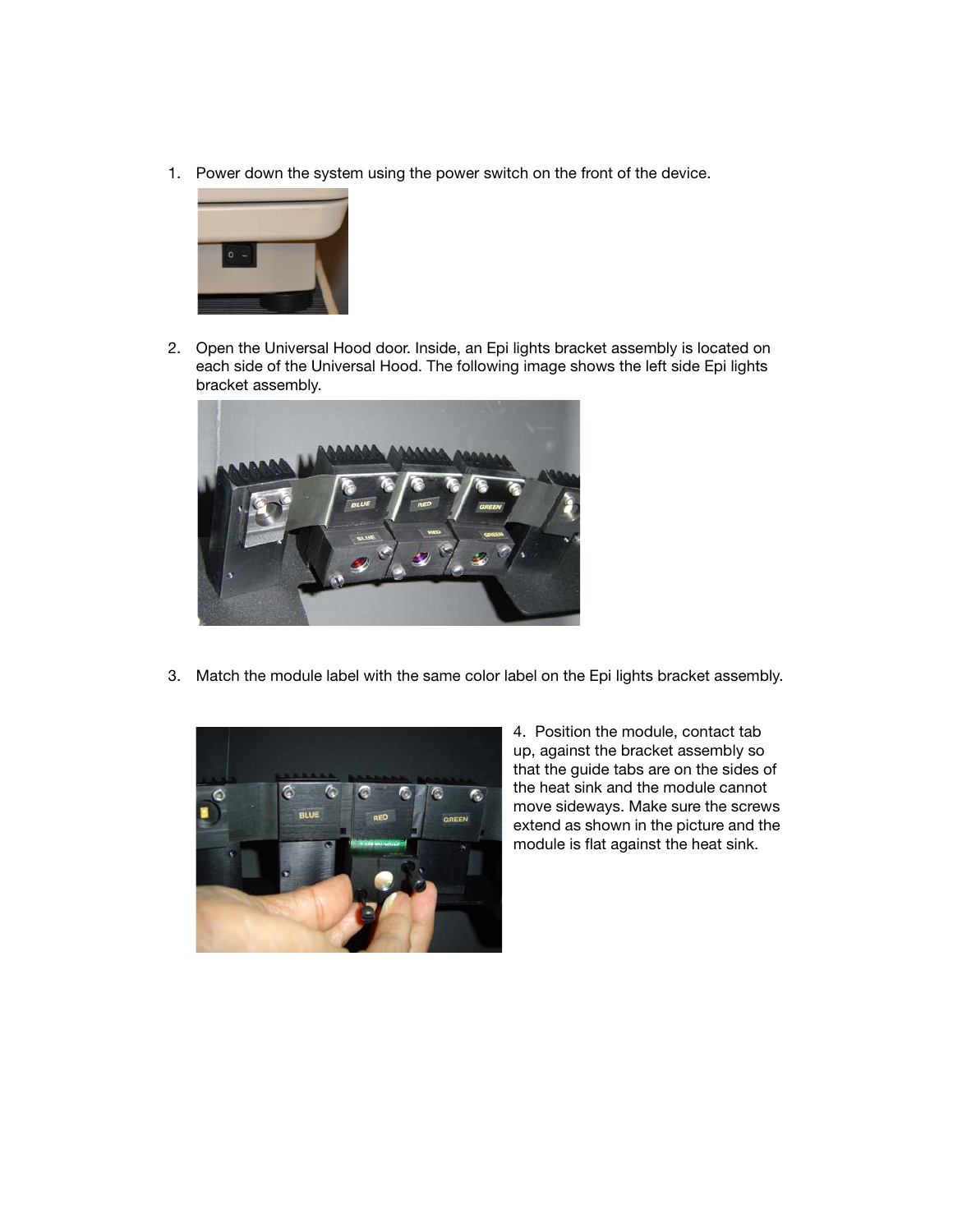5. Carefully and slowly slide the module up as far as it will go so that the contact tab is no longer visible. Doing so lines up the screws with the appropriate holes in the bracket assembly.



6. Tighten the two screws. A screwdriver may be used. Do not overtighten.



7. Repeat this procedure to install the second Epi light module in the Epi lights bracket assembly on the opposite side of the Universal Hood.

#### Image Lab Software Detects the Lights

- 1. Turn on the ChemiDoc MP instrument.
- 2. If Image Lab™ software is running, it will detect the new light and display the message "New lights found." If Image Lab software is not running, start it and it will display the same message.
- 3. Click Next.

### The New Lights Found Wizard Runs

A series of screens shows you how to install the new filters and guides you through focus calibration, flat field calibration, and bias acquisition. To insert filters as requested in the wizard, see the procedure on the next page.